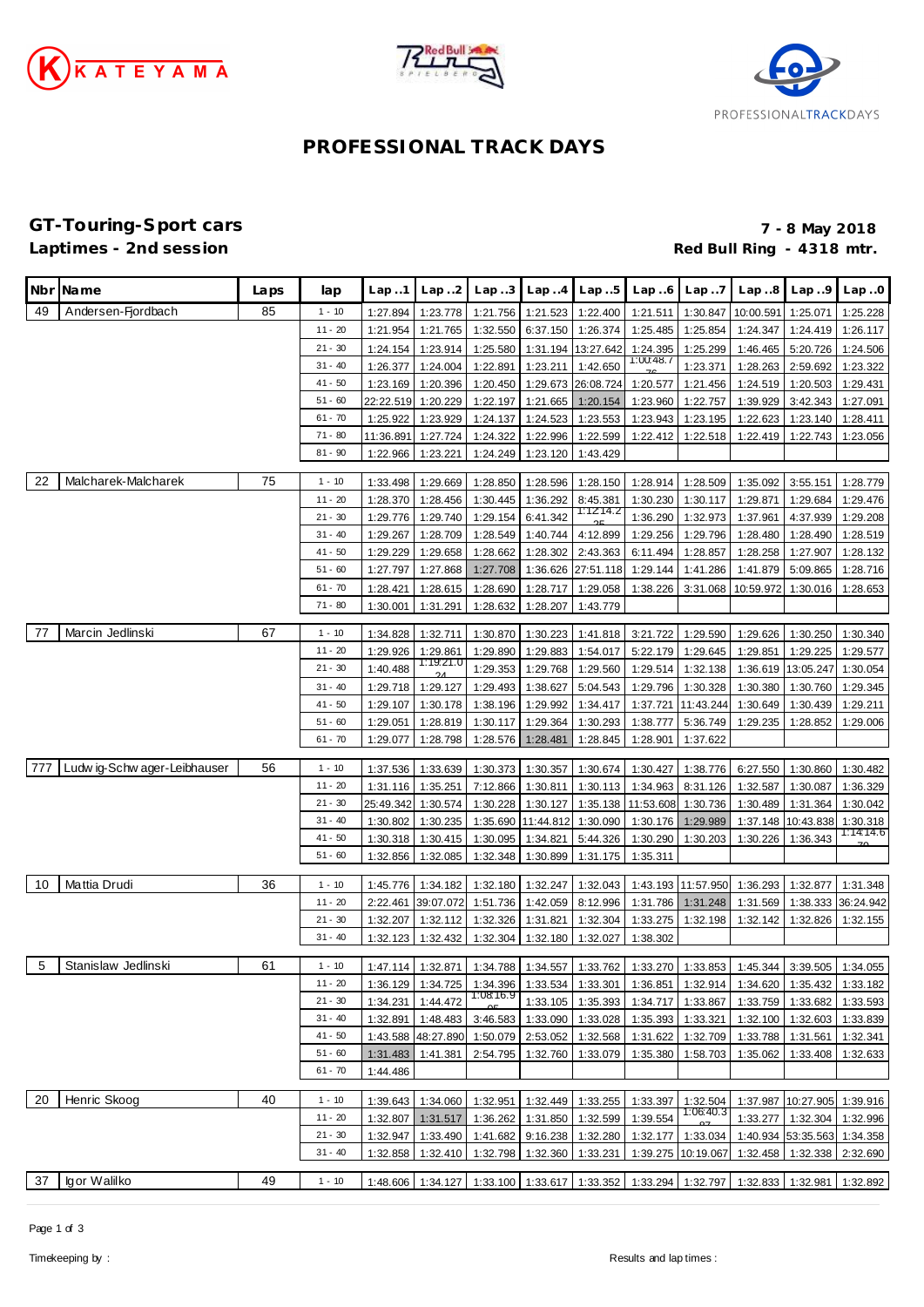





# **PROFESSIONAL TRACK DAYS**

**GT-Touring-Sport cars 7 - 8 May 2018** Red Bull Ring - 4318 mtr.

|     | Nbr Name                  | Laps | lap                    | Lap 1                 | Lap2                 | Lap3                 | Lap.4                      | Lap.5                 | Lap6                 | Lap.7                 | Lap.8                                                                                 | Lap.9                      | Lap.0                |
|-----|---------------------------|------|------------------------|-----------------------|----------------------|----------------------|----------------------------|-----------------------|----------------------|-----------------------|---------------------------------------------------------------------------------------|----------------------------|----------------------|
|     |                           |      |                        |                       |                      |                      |                            |                       |                      |                       |                                                                                       |                            |                      |
|     |                           |      | $11 - 20$              | 1:33.329<br>1:10:12.3 | 1:33.615             | 1:39.096             | 10:40.984                  | 1:36.157              | 1:32.888             | 1:32.363              | 1:31.905                                                                              | 1:32.063                   | 1:39.884             |
|     |                           |      | $21 - 30$              |                       | 1:33.300             | 1:32.778             | 1:34.323                   | 1:32.400              | 1:32.636             | 1:32.609<br>1:05:38.6 | 1:41.794                                                                              | 29:50.135                  | 1:51.401             |
|     |                           |      | $31 - 40$<br>$41 - 50$ | 1:32.325              | 1:31.817             | 1:31.608             | 1:32.240                   | 1:31.903              | 1:39.479             |                       | 1:33.517                                                                              | 1:32.993                   | 1:32.722             |
|     |                           |      |                        | 1:32.641              | 1:32.321             | 1:32.506             | 1:32.579                   | 1:32.734              | 1:32.690             | 1:32.818              | 1:32.532                                                                              | 1:38.299                   |                      |
| 55  | <b>Black Falcon 2</b>     | 68   | $1 - 10$               | 1:41.590              | 1:35.911             | 1:34.010             | 1:33.858                   | 1:33.664              |                      | 1:39.595 17:06.667    | 1:36.494                                                                              | 1:33.951                   | 1:33.676             |
|     |                           |      | $11 - 20$              | 1:33.557              | 1:45.469             | 7:11.128             | 1:34.555                   | 1:34.920              | 1:34.486             | 1:34.013              | 1:34.951                                                                              | 1:34.310                   | 1:34.468             |
|     |                           |      | $21 - 30$              | 1:34.774              | 1:34.154             | 1:42.640             | 22:51.345                  | 1:52.051              | 4:41.000             | 1:34.385              | 1:32.696                                                                              | 1:33.017                   | 1:33.137             |
|     |                           |      | $31 - 40$              | 1:33.879              | 1:33.056             | 1:33.120             | 1:32.555                   | 1:33.061              | 1:40.555             | 29:40.576             | 1:32.806                                                                              | 1:32.929                   | 1:32.150             |
|     |                           |      | $41 - 50$              | 1:32.471              | 1:42.140             | 33:33.020            | 1:34.321                   | 1:33.667              | 1:33.042             | 1:33.021              | 1:38.600                                                                              | 9:39.593                   | 1:36.987             |
|     |                           |      | $51 - 60$              | 1:32.347              | 1:31.973             | 1:31.971             | 1:32.909                   | 1:32.323              | 1:38.861             | 35:26.738             | 1:33.839                                                                              | 1:33.486                   | 1:33.015             |
|     |                           |      | $61 - 70$              | 1:32.723              | 1:32.941             | 1:32.606             | 1:32.673                   | 1:33.653              | 1:37.331             | 1:32.604              | 1:39.511                                                                              |                            |                      |
| 998 | <b>Black Falcon 1</b>     | 65   | $1 - 10$               | 1:41.553              | 1:36.473             | 1:34.992             | 1:35.647                   | 1:34.333              | 1:39.663             | 8:02.058              | 1:38.091                                                                              | 1:35.780                   | 1:35.000             |
|     |                           |      | $11 - 20$              | 1:35.897              | 1:35.127             | 1:34.778             | 1:34.494                   | 1:42.178              | 38:59.124            | 1:36.620              | 1:34.939                                                                              | 1:34.858                   | 1:49.408             |
|     |                           |      | $21 - 30$              | 5:41.399              | 1:34.151             | 1:33.718             | 1:33.819                   | 1:33.543              | 1:33.941             | 1:39.788              | 50:34.027                                                                             | 1:36.384                   | 1:34.304             |
|     |                           |      | $31 - 40$              | 1:34.020              | 1:40.166             | 1:34.503             | 1:33.820                   | 1:34.219              | 1:33.295             | 1:33.950              | 1:33.492                                                                              | 1:46.071                   | 34:46.200            |
|     |                           |      | $41 - 50$              | 1:37.089              | 1:34.934             | 1:34.137             | 1:33.237                   | 1:33.365              | 1:33.245             | 1:33.102              | 1:44.314                                                                              | 8:52.233                   | 1:33.015             |
|     |                           |      | $51 - 60$              | 1:32.215              | 1:32.552             | 1:37.516             | 1:34.316                   | 1:32.056              | 1:41.560             | 25:20.817             | 1:36.488                                                                              | 2:29.281                   | 1:34.255             |
|     |                           |      | $61 - 70$              | 1:34.167              | 1:34.121             | 1:33.853             | 1:33.868                   | 1:48.455              |                      |                       |                                                                                       |                            |                      |
| 12  | Alberto Cerqui            | 48   | $1 - 10$               | 1:55.665              | 1:34.505             | 1:33.230             | 1:33.234                   | 1:57.658              | 13:04.607            | 1:36.609              | 1:32.736                                                                              | 1:32.253                   | 1:32.330             |
|     |                           |      | $11 - 20$              | 1:32.309              | 1:32.569             | 1:33.736             | 1:43.365                   | 1:17:33.7             | 1:34.848             | 1:34.550              | 1:32.538                                                                              | 1:33.161                   | 1:32.773             |
|     |                           |      | $21 - 30$              | 1:32.872              | 1:32.782             | 1:33.183             | 1:32.642                   | 1:32.996              | 1:33.514             | 1:32.998              | 1:33.630                                                                              | 1:44.596                   | 10:02.989            |
|     |                           |      | $31 - 40$              | 1:33.450              | 1:33.039             | 1:33.146             | 1:34.064                   | 1:57.836              | 30:12.727            | 1:33.269              | 1:34.051                                                                              | 1:33.701                   | 1:44.780             |
|     |                           |      | $41 - 50$              | 31:08.224             | 1:40.525             | 1:32.280             | 1:32.521                   | 1:48.639              | 12:10.758            | 1:33.957              | 1:44.816                                                                              |                            |                      |
| 99  | Race-Art                  | 35   | $1 - 10$               | 1:47.561              | 1:39.868             | 1:39.100             | 1:36.964                   | 1:35.051              | 1:33.387             | 1:33.163              | 1:41.686                                                                              | 2:55.459                   | 3:26.065             |
|     |                           |      | $11 - 20$              | 1:42.482              | 2:17.098             | 1:33.404             | 1:32.569                   | 1:33.306              | 1:33.396             | 1:33.228              | 1:48.100                                                                              | 21:43.563                  | 1:33.315             |
|     |                           |      | $21 - 30$              | 1:36.767              | 1:33.031             | 1:32.608             | 1:45.991                   | 4:42.704              | 1:32.795             | 1:33.152              | 1:32.294                                                                              | 1:32.710                   | 1:32.535             |
|     |                           |      | $31 - 40$              | 1:33.119              | 1:33.220             | 1:33.313             | 1:32.827                   | 1:40.120              |                      |                       |                                                                                       |                            |                      |
|     |                           |      |                        |                       |                      |                      |                            |                       |                      |                       |                                                                                       |                            |                      |
| 3   | Lukas Ertl                | 55   | $1 - 10$               | 1:54.578              | 1:34.727             | 1:34.369             | 1:34.258                   | 1:33.459<br>1:28:46.7 | 2:15.370             | 6:04.783              | 1:39.088                                                                              | 1:37.580                   | 1:35.018             |
|     |                           |      | $11 - 20$<br>$21 - 30$ | 1:32.557              | 1:35.703             | 1:33.171             | 1:40.216                   |                       | 1:38.166             | 1:32.992              | 1:56.675                                                                              | 1:33.130                   | 1:33.425             |
|     |                           |      | $31 - 40$              | 1:33.109<br>59:01.308 | 1:42.558<br>1:36.426 | 6:09.801<br>1:35.130 | 1:33.623<br>1:36.990       | 1:33.458<br>1:33.472  | 1:33.021<br>1:32.961 | 1:32.845<br>1:33.534  | 1:33.057<br>1:32.978                                                                  | 1:33.197<br>1:33.098       | 1:39.802<br>1:41.943 |
|     |                           |      | $41 - 50$              | 6:07.124              | 1:35.770             | 1:32.946             | 1:32.448                   | 1:32.457              | 1:32.902             | 1:32.337              | 1:36.970                                                                              | 1:39.724                   | 7:17.669             |
|     |                           |      | $51 - 60$              | 1:33.073              | 1:32.529             | 1:33.345             | 1:33.069                   | 1:42.942              |                      |                       |                                                                                       |                            |                      |
|     |                           |      |                        |                       |                      |                      |                            |                       |                      |                       |                                                                                       |                            |                      |
| 13  | Wolfgang Trille           | 32   | $1 - 10$               | 1:52.137              | 1:42.452             | 1:48:49.6            | 1:36.906                   | 1:35.370              |                      | 1:34.277 1:33.484     |                                                                                       | 1:33.569 1:37.228 1:33.017 |                      |
|     |                           |      | $11 - 20$              | 1:34.027              | 1:33.502             |                      |                            |                       |                      |                       | 1:33.451   1:50.446   6:01.658   2:58.923   1:34.309   1:33.509   1:37.087   1:33.365 |                            |                      |
|     |                           |      | $21 - 30$              | 1:33.993              | 1:34.021             | 1:33.208             | 1:38.201                   | 1:41.677              | 7:15.158             | 1:33.728              | 1:34.135                                                                              | 1:33.093                   | 1:32.842             |
|     |                           |      | $31 - 40$              | 1:32.794              | 1:52.645             |                      |                            |                       |                      |                       |                                                                                       |                            |                      |
| 87  | <b>Richard Wagner</b>     | 45   | $1 - 10$               | 1:41.698              | 1:36.404             | 1:35.583             | 1:35.705                   | 1:34.530              | 1:34.648             | 1:35.299              |                                                                                       | 1:40.424 10:04.428         | 1:37.601             |
|     |                           |      | $11 - 20$              | 1:34.083              | 1:33.291             | 1:32.964             | 1:33.606                   | 1:47.326              | 1:50.149             | 1:14:58.2             | 1:35.322                                                                              | 1:35.337                   | 1:33.615             |
|     |                           |      | $21 - 30$              | 1:33.455              | 1:33.365             | 1:33.452             | 1:38.872                   | 3:54.733              | 1:36.126             | 1:35.215              | 1:33.947                                                                              | 1:33.707                   | 1:33.918             |
|     |                           |      | $31 - 40$              | 1:45.205              | 1:0252.6             | 1:37.431             | 1:36.310 1:39.437          |                       | 5:38.326             | 1:39.897              | 1:34.625                                                                              | 1:33.506                   | 1:33.031             |
|     |                           |      | $41 - 50$              | 1:32.800              | 1:33.142             | 1:43.208             | 1:36.966                   | 2:01.708              |                      |                       |                                                                                       |                            |                      |
| 9   | HP Racing International 4 | 69   | $1 - 10$               | 2:24.997              | 4:26.574             | 1:39.519 1:37.831    |                            | 1:38.851              |                      | 1:43.397 4:24.381     |                                                                                       | 1:41.503 1:40.570          | 1:40.433             |
|     |                           |      | $11 - 20$              | 1:40.018              | 1:40.222             | 1:39.670             | 1:39.539                   | 1:40.201              | 1:40.150             |                       | 1:49.393 38:44.897                                                                    | 1:46.693                   | 1:41.766             |
|     |                           |      | $21 - 30$              | 2:04.098              | 5:10.391             | 1:41.035             | 1:40.099                   | 1:39.774              | 1:40.215             | 1:54.899              | 5:54.434                                                                              | 1:39.404                   | 1:39.076             |
|     |                           |      | $31 - 40$              | 1:38.387              | 1:39.453             |                      | 1:38.533 1:37.809 1:38.757 |                       |                      |                       | 1:39.155 1:46.363 47:38.267 1:47.069                                                  |                            | 1:42.074             |